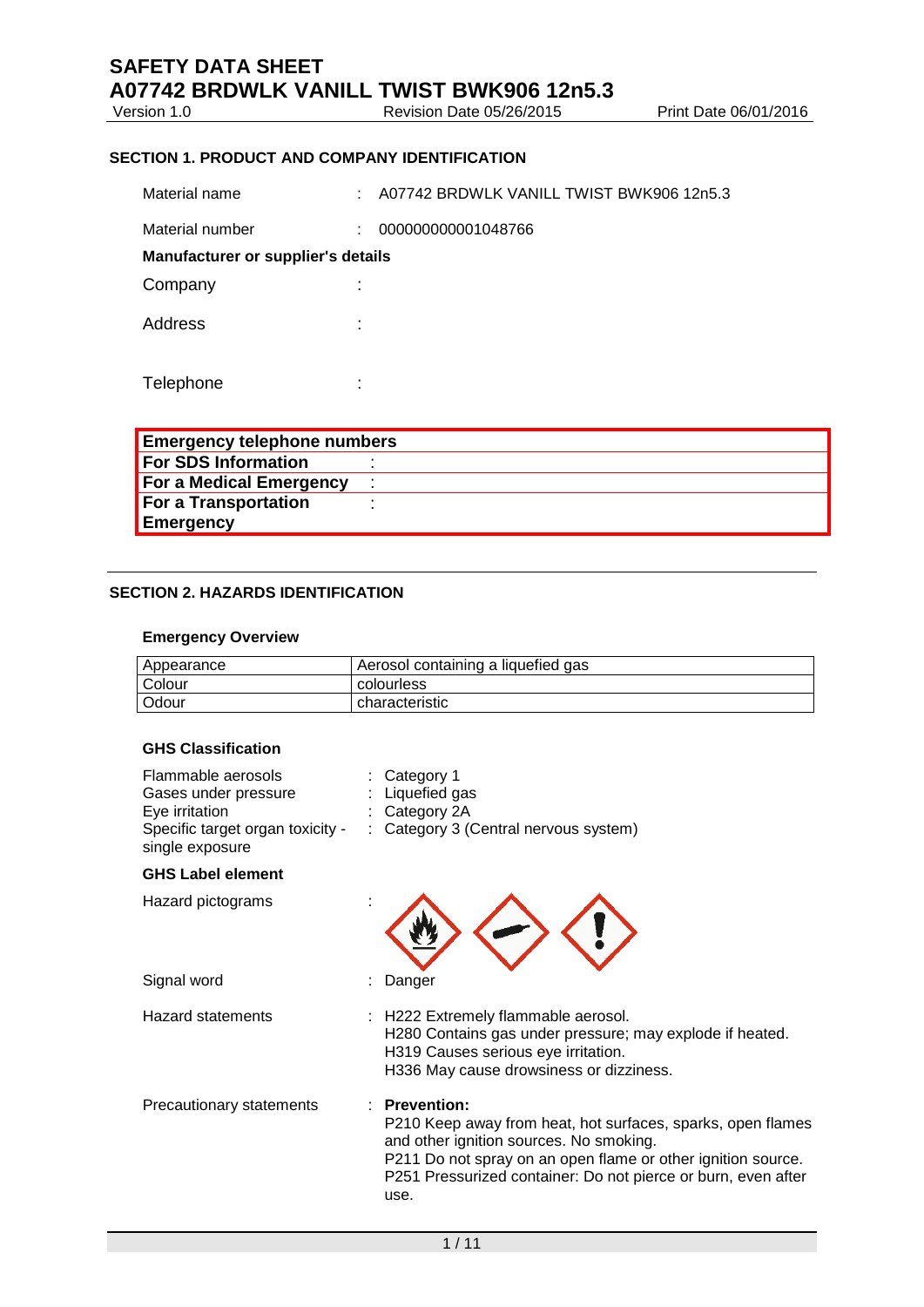# **SAFETY DATA SHEET A07742 BRDWLK VANILL TWIST BWK906 12n5.3**<br>Nevision Date 05/26/2015

| Version 1.0                     | Revision Date 05/26/2015                                                                                                                                                                                                                                                                                                                                                                                                                                                                                                                                                                                                                                                                                                                                                                                                                                                                                                                          | Print Date 06/01/2016 |
|---------------------------------|---------------------------------------------------------------------------------------------------------------------------------------------------------------------------------------------------------------------------------------------------------------------------------------------------------------------------------------------------------------------------------------------------------------------------------------------------------------------------------------------------------------------------------------------------------------------------------------------------------------------------------------------------------------------------------------------------------------------------------------------------------------------------------------------------------------------------------------------------------------------------------------------------------------------------------------------------|-----------------------|
|                                 | P261 Avoid breathing dust/ fume/ gas/ mist/ vapours/ spray.<br>P264 Wash skin thoroughly after handling.<br>P271 Use only outdoors or in a well-ventilated area.<br>P280 Wear eye protection/ face protection.<br><b>Response:</b><br>P304 + P340 + P312 IF INHALED: Remove victim to fresh air<br>and keep at rest in a position comfortable for breathing. Call a<br>POISON CENTER or doctor/ physician if you feel unwell.<br>P305 + P351 + P338 IF IN EYES: Rinse cautiously with water<br>for several minutes. Remove contact lenses, if present and<br>easy to do. Continue rinsing.<br>P337 + P313 If eye irritation persists: Get medical advice/<br>attention.<br>Storage:<br>P405 Store locked up.<br>P410 + P412 Protect from sunlight. Do not expose to<br>temperatures exceeding 50 °C/ 122 °F.<br>P403 Store in a well-ventilated place.<br>Disposal:<br>P501 Dispose of contents/container in accordance with local<br>regulation. |                       |
| <b>Potential Health Effects</b> |                                                                                                                                                                                                                                                                                                                                                                                                                                                                                                                                                                                                                                                                                                                                                                                                                                                                                                                                                   |                       |
| Carcinogenicity:                |                                                                                                                                                                                                                                                                                                                                                                                                                                                                                                                                                                                                                                                                                                                                                                                                                                                                                                                                                   |                       |
| <b>IARC</b>                     | No component of this product present at levels greater than or<br>equal to 0.1% is identified as probable, possible or confirmed<br>human carcinogen by IARC.                                                                                                                                                                                                                                                                                                                                                                                                                                                                                                                                                                                                                                                                                                                                                                                     |                       |
| <b>ACGIH</b>                    | No component of this product present at levels greater than or<br>equal to 0.1% is identified as a carcinogen or potential<br>carcinogen by ACGIH.                                                                                                                                                                                                                                                                                                                                                                                                                                                                                                                                                                                                                                                                                                                                                                                                |                       |
| <b>OSHA</b>                     | No component of this product present at levels greater than or<br>equal to 0.1% is identified as a carcinogen or potential<br>carcinogen by OSHA.                                                                                                                                                                                                                                                                                                                                                                                                                                                                                                                                                                                                                                                                                                                                                                                                 |                       |
| <b>NTP</b>                      | No component of this product present at levels greater than or<br>equal to 0.1% is identified as a known or anticipated carcinogen<br>by NTP.                                                                                                                                                                                                                                                                                                                                                                                                                                                                                                                                                                                                                                                                                                                                                                                                     |                       |

# **SECTION 3. COMPOSITION/INFORMATION ON INGREDIENTS**

Substance / Mixture : Mixture

#### **Hazardous components**

| Chemical Name | CAS-No. | Concentration [%] |
|---------------|---------|-------------------|
| acetone       | 67-64-1 | l >= 70 - < 90    |
| propane       | 74-98-6 | $\ge$ 20 - < 30   |

## **SECTION 4. FIRST AID MEASURES**

| General advice | : Move out of dangerous area.<br>Show this safety data sheet to the doctor in attendance.<br>Do not leave the victim unattended. |
|----------------|----------------------------------------------------------------------------------------------------------------------------------|
| If inhaled     | : Consult a physician after significant exposure.                                                                                |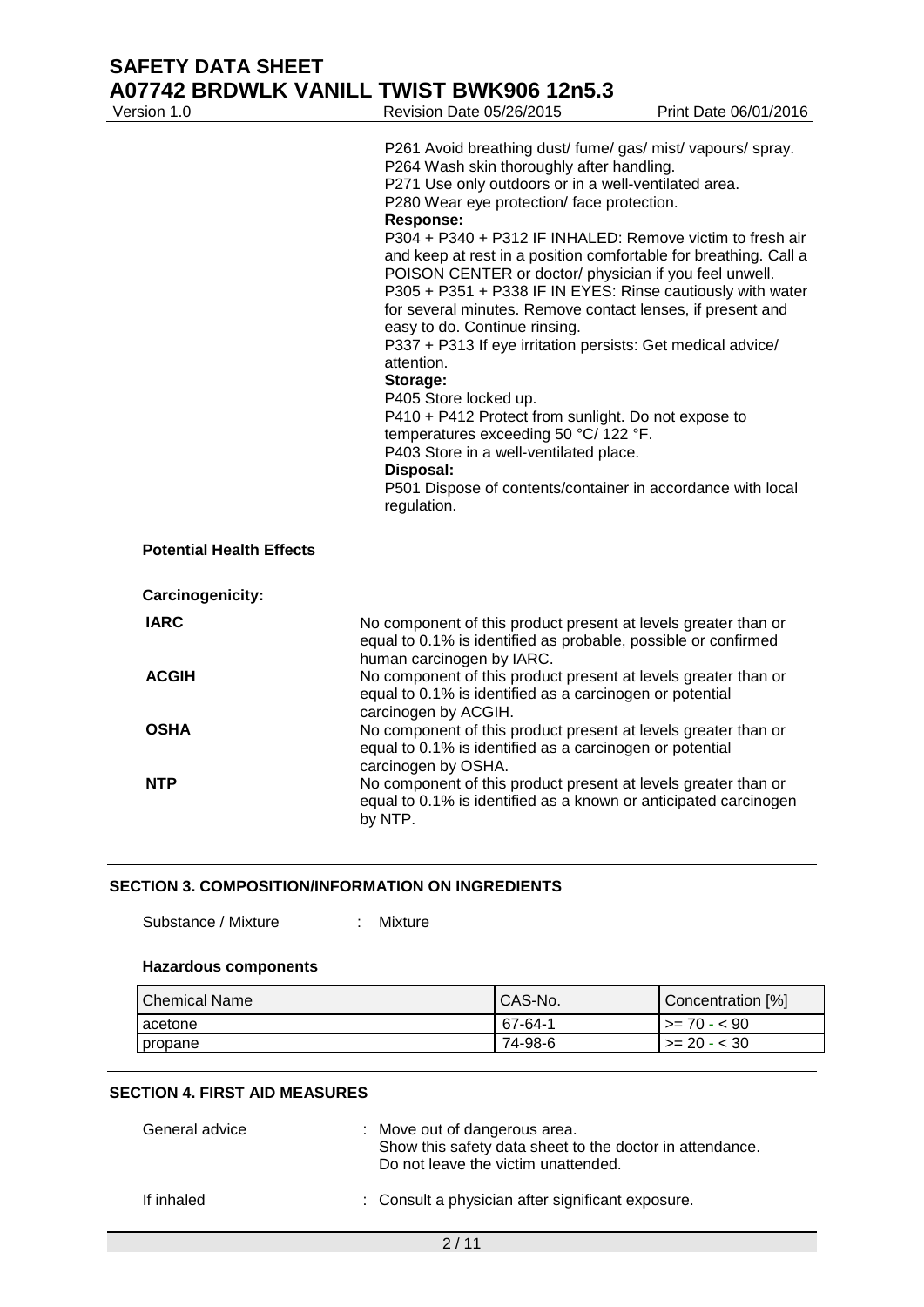# **SAFETY DATA SHEET A07742 BRDWLK VANILL TWIST BWK906 12n5.3**<br>Version 1.0 Revision Date 05/26/2015

| Version 1.0             | Revision Date 05/26/2015                                                                                                                                                                                                                   | Print Date 06/01/2016 |
|-------------------------|--------------------------------------------------------------------------------------------------------------------------------------------------------------------------------------------------------------------------------------------|-----------------------|
|                         | If unconscious place in recovery position and seek medical<br>advice.                                                                                                                                                                      |                       |
| In case of skin contact | : If on clothes, remove clothes.<br>If skin irritation persists, call a physician.<br>Wash off immediately with plenty of water for at least 15<br>minutes.<br>Wash contaminated clothing before re-use.                                   |                       |
| In case of eye contact  | : Remove contact lenses.<br>Protect unharmed eye.<br>Keep eye wide open while rinsing.<br>If eye irritation persists, consult a specialist.<br>In case of contact, immediately flush eyes with plenty of water<br>for at least 15 minutes. |                       |
| If swallowed            | : Keep respiratory tract clear.<br>Never give anything by mouth to an unconscious person.<br>If symptoms persist, call a physician.<br>DO NOT induce vomiting unless directed to do so by a<br>physician or poison control center.         |                       |

# **SECTION 5. FIREFIGHTING MEASURES**

| Suitable extinguishing media                                          | : Alcohol-resistant foam<br>Carbon dioxide (CO2)<br>Dry chemical<br>Water spray jet                                                                                                                                                                                             |
|-----------------------------------------------------------------------|---------------------------------------------------------------------------------------------------------------------------------------------------------------------------------------------------------------------------------------------------------------------------------|
| Unsuitable extinguishing<br>media                                     | : High volume water jet                                                                                                                                                                                                                                                         |
| Hazardous combustion<br>products<br>Specific extinguishing<br>methods | $\therefore$ Carbon dioxide (CO2)<br>Carbon monoxide<br>Smoke<br>: Use extinguishing measures that are appropriate to local<br>circumstances and the surrounding environment.                                                                                                   |
| Further information                                                   | : For safety reasons in case of fire, cans should be stored<br>separately in closed containments.<br>Use a water spray to cool fully closed containers.<br>Fire residues and contaminated fire extinguishing water must<br>be disposed of in accordance with local regulations. |
| Special protective equipment<br>for firefighters                      | : Wear self-contained breathing apparatus for firefighting if<br>necessary.                                                                                                                                                                                                     |

## **SECTION 6. ACCIDENTAL RELEASE MEASURES**

| Personal precautions,    | : Use personal protective equipment.                 |
|--------------------------|------------------------------------------------------|
| protective equipment and | Ensure adequate ventilation.                         |
| emergency procedures     | Remove all sources of ignition.                      |
|                          | Evacuate personnel to safe areas.                    |
|                          | Beware of vapours accumulating to form explosive     |
|                          | concentrations. Vapours can accumulate in low areas. |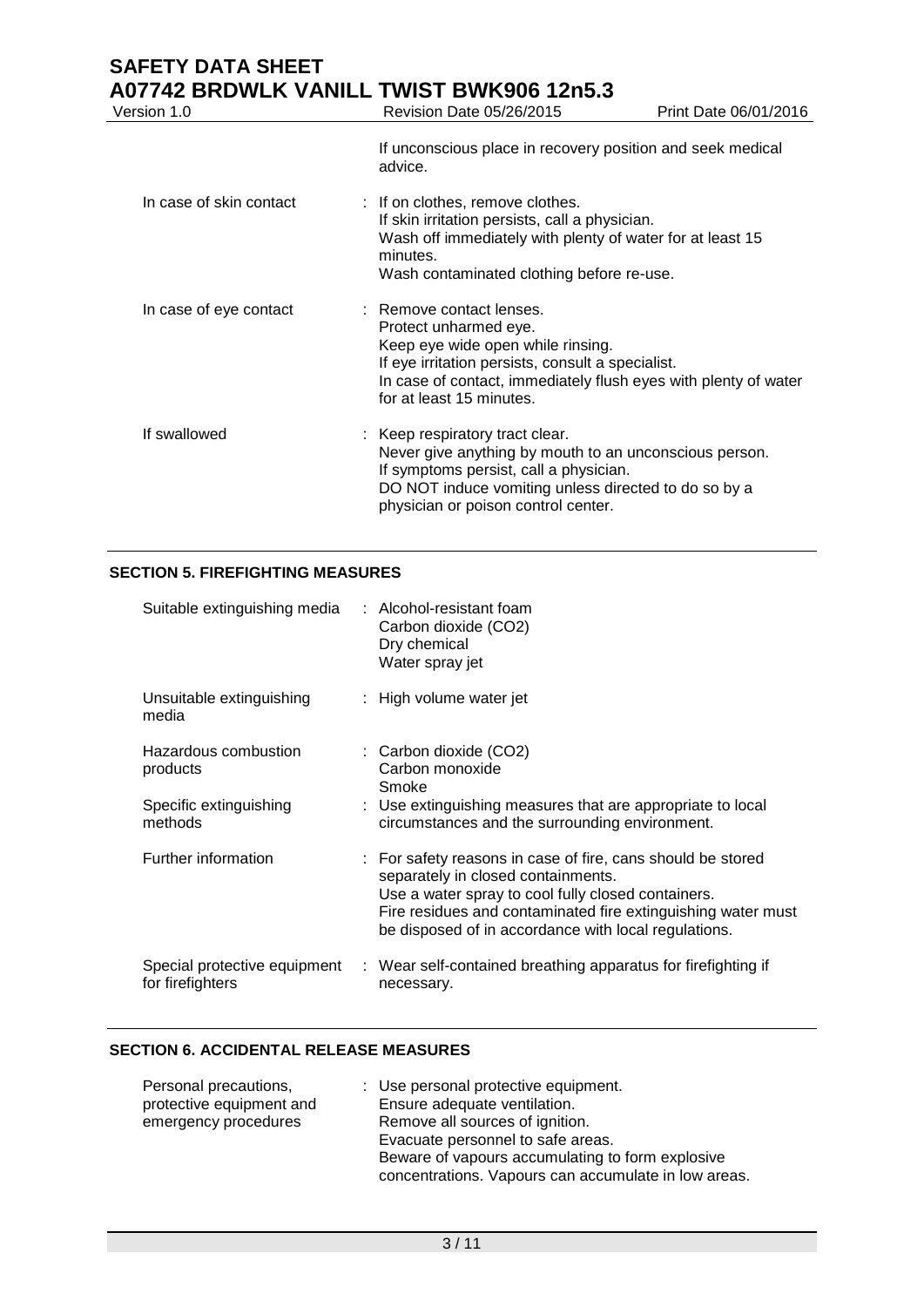# **SAFETY DATA SHEET A07742 BRDWLK VANILL TWIST BWK906 12n5.3**<br>Version 1.0 Revision Date 05/26/2015

| Version 1.0                                              | Revision Date 05/26/2015                                                                                                                                                                         | Print Date 06/01/2016 |
|----------------------------------------------------------|--------------------------------------------------------------------------------------------------------------------------------------------------------------------------------------------------|-----------------------|
| Environmental precautions                                | : Prevent product from entering drains.<br>Prevent further leakage or spillage if safe to do so.<br>If the product contaminates rivers and lakes or drains inform<br>respective authorities.     |                       |
| Methods and materials for<br>containment and cleaning up | : Soak up with inert absorbent material (e.g. sand, silica gel,<br>acid binder, universal binder, sawdust).<br>Sweep up or vacuum up spillage and collect in suitable<br>container for disposal. |                       |

# **SECTION 7. HANDLING AND STORAGE**

| Advice on safe handling     | : Avoid exposure - obtain special instructions before use.<br>Avoid contact with skin and eyes.<br>For personal protection see section 8.<br>Smoking, eating and drinking should be prohibited in the<br>application area.<br>Take precautionary measures against static discharges.<br>Provide sufficient air exchange and/or exhaust in work rooms.<br>Dispose of rinse water in accordance with local and national<br>regulations.<br>Always replace cap after use.<br>Do not breathe vapours or spray mist. |
|-----------------------------|-----------------------------------------------------------------------------------------------------------------------------------------------------------------------------------------------------------------------------------------------------------------------------------------------------------------------------------------------------------------------------------------------------------------------------------------------------------------------------------------------------------------|
| Conditions for safe storage | : BEWARE: Aerosol is pressurized. Keep away from direct sun<br>exposure and temperatures over 50 °C. Do not open by force<br>or throw into fire even after use. Do not spray on flames or<br>red-hot objects.<br>No smoking.<br>Observe label precautions.<br>Keep in a dry, cool and well-ventilated place.<br>Electrical installations / working materials must comply with<br>the technological safety standards.                                                                                            |
| Materials to avoid          | : Store and keep away from, oxidizing agents and acids.<br>Store and keep away from bases and alkalies.                                                                                                                                                                                                                                                                                                                                                                                                         |
| Storage temperature         | $\div$ 4.4 - 49 °C                                                                                                                                                                                                                                                                                                                                                                                                                                                                                              |

# **SECTION 8. EXPOSURE CONTROLS/PERSONAL PROTECTION**

# **Components with workplace control parameters**

| Components | CAS-No. | Value type<br>(Form of<br>exposure) | Control<br>parameters /<br>Permissible<br>concentration | <b>Basis</b>     |
|------------|---------|-------------------------------------|---------------------------------------------------------|------------------|
| acetone    | 67-64-1 | <b>TWA</b>                          | 500 ppm                                                 | <b>ACGIH</b>     |
|            |         | <b>STEL</b>                         | 750 ppm                                                 | <b>ACGIH</b>     |
|            |         | <b>TWA</b>                          | 250 ppm<br>590 mg/m3                                    | <b>NIOSH REL</b> |
|            |         | <b>TWA</b>                          | 1,000 ppm<br>2,400 mg/m3                                | OSHA Z-1         |
|            |         | <b>TWA</b>                          | 750 ppm<br>1,800 mg/m3                                  | OSHA P0          |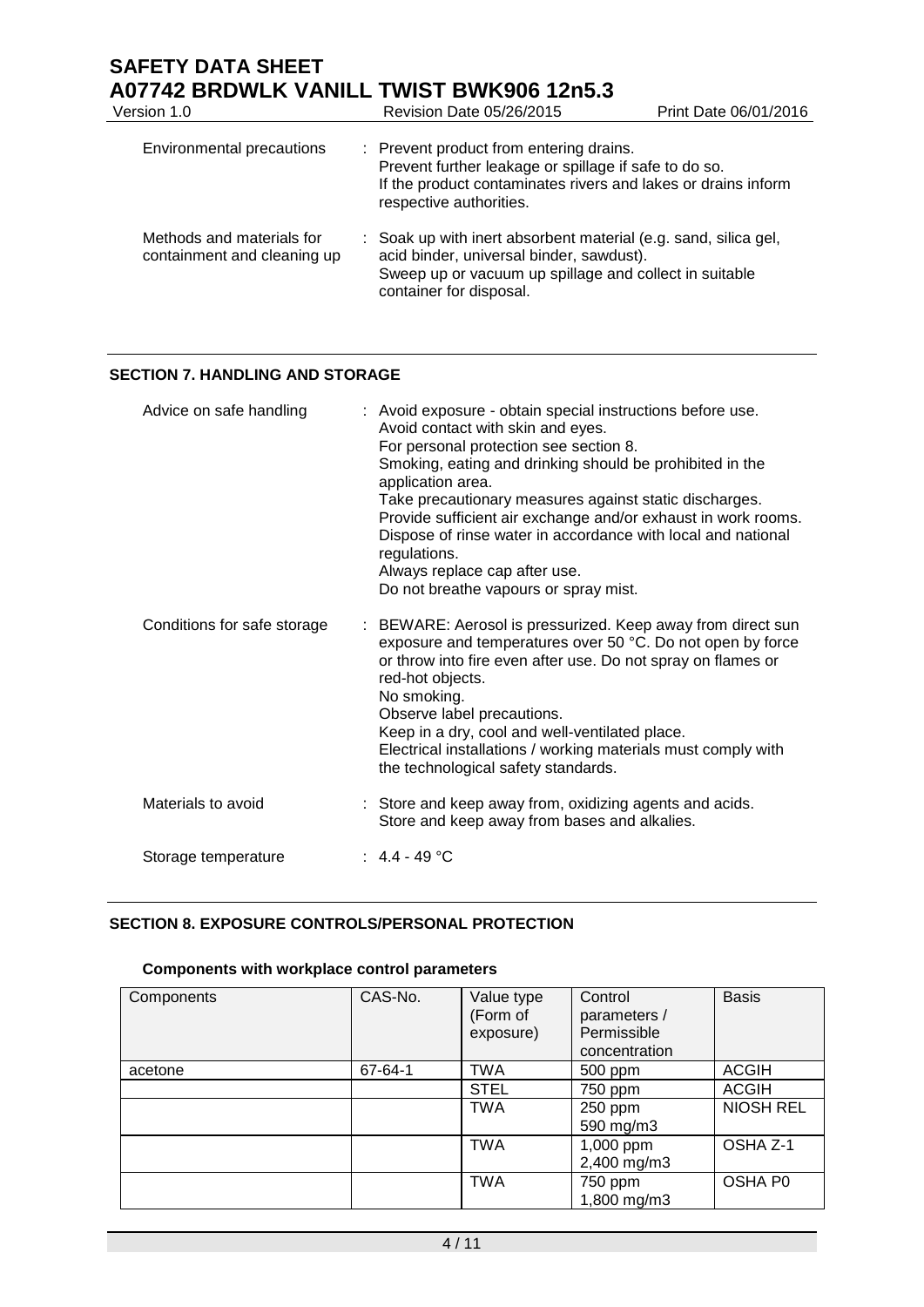# **SAFETY DATA SHEET A07742 BRDWLK VANILL TWIST BWK906 12n5.3**<br>Version 1.0 Revision Date 05/26/2015

Version 1.0 **Revision Date 05/26/2015** Print Date 06/01/2016

|         |         | <b>STEL</b> | $1,000$ ppm<br>2,400 mg/m3 | OSHA P0          |
|---------|---------|-------------|----------------------------|------------------|
| propane | 74-98-6 | <b>TWA</b>  | 1,000 ppm                  | <b>ACGIH</b>     |
|         |         | <b>TWA</b>  | 1,000 ppm<br>1,800 mg/m3   | <b>NIOSH REL</b> |
|         |         | <b>TWA</b>  | 1,000 ppm<br>1,800 mg/m3   | OSHA Z-1         |
|         |         | <b>TWA</b>  | 1,000 ppm<br>1,800 mg/m3   | OSHA P0          |

# **Biological occupational exposure limits**

| Component   | CAS-No. | Control    | Biological | Sampling<br>time | Permissible<br>concentration | <b>Basis</b>     |
|-------------|---------|------------|------------|------------------|------------------------------|------------------|
|             |         | parameters | specimen   |                  |                              |                  |
| 2-PROPANONE | 67-64-1 | Acetone    | Urine      | End of           | $50 \text{ mg/l}$            | <b>ACGIH BEI</b> |
|             |         |            |            | shift (As        |                              |                  |
|             |         |            |            | soon as          |                              |                  |
|             |         |            |            | possible         |                              |                  |
|             |         |            |            | after            |                              |                  |
|             |         |            |            | exposure         |                              |                  |
|             |         |            |            | ceases)          |                              |                  |

| Personal protective equipment |                                                                                                                                                                                         |
|-------------------------------|-----------------------------------------------------------------------------------------------------------------------------------------------------------------------------------------|
| Respiratory protection        | : Use respiratory protection unless adequate local exhaust<br>ventilation is provided or exposure assessment demonstrates<br>that exposures are within recommended exposure guidelines. |
| Hand protection               |                                                                                                                                                                                         |
| Remarks                       | : The suitability for a specific workplace should be discussed<br>with the producers of the protective gloves.                                                                          |
| Eye protection                | : Ensure that eyewash stations and safety showers are close to<br>the workstation location.<br>Safety glasses                                                                           |
| Skin and body protection      | : impervious clothing<br>Choose body protection according to the amount and<br>concentration of the dangerous substance at the work place.                                              |
| Hygiene measures              | : When using do not eat or drink.<br>When using do not smoke.<br>Wash hands before breaks and at the end of workday.                                                                    |

# **SECTION 9. PHYSICAL AND CHEMICAL PROPERTIES**

| Appearance                   | : Aerosol containing a liquefied gas |
|------------------------------|--------------------------------------|
| Colour                       | : colourless                         |
| Odour                        | : characteristic                     |
| Odour Threshold              | : no data available                  |
| рH                           | not applicable                       |
| Melting point/freezing point | : no data available                  |
| Boiling point                | no data available                    |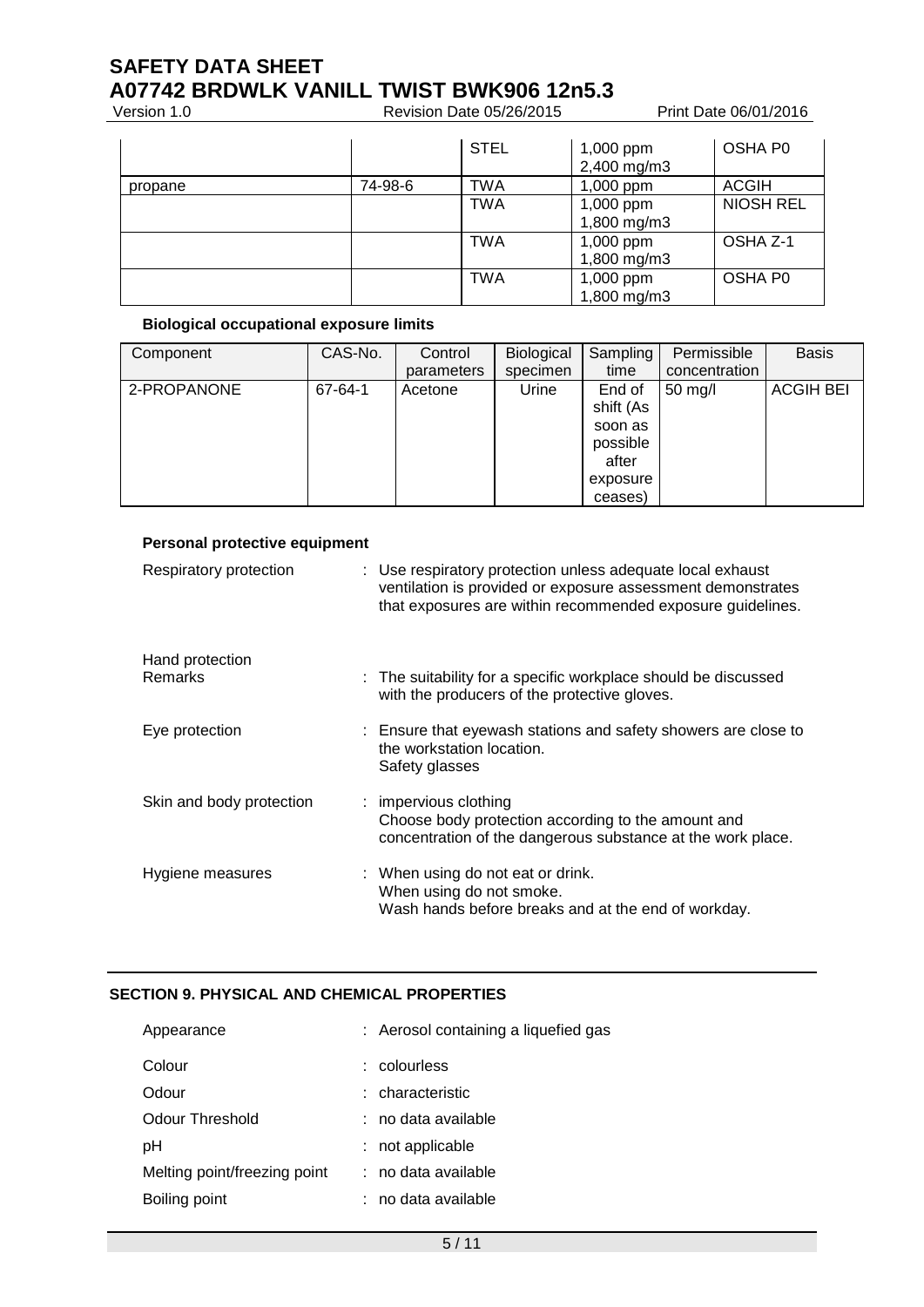# **SAFETY DATA SHEET A07742 BRDWLK VANILL TWIST BWK906 12n5.3**<br>Version 1.0 Revision Date 05/26/2015 Version 1.0 **Revision Date 05/26/2015** Print Date 06/01/2016

| Flash point<br>Evaporation rate<br>Flammability (solid, gas) | not applicable<br>no data available<br>÷.<br>Extremely flammable aerosol. |
|--------------------------------------------------------------|---------------------------------------------------------------------------|
| Upper explosion limit                                        | no data available                                                         |
| Lower explosion limit                                        | no data available                                                         |
| Vapour pressure                                              | no data available                                                         |
| Relative vapour density                                      | no data available                                                         |
| Density                                                      | no data available                                                         |
| Solubility(ies)                                              |                                                                           |
| Water solubility                                             | : partly soluble                                                          |
| Solubility in other solvents                                 | not determined                                                            |
| Partition coefficient: n-<br>octanol/water                   | no data available                                                         |
| Auto-ignition temperature                                    | not determined<br>÷                                                       |
| Thermal decomposition                                        | no data available                                                         |
| Viscosity                                                    |                                                                           |
| Viscosity, kinematic                                         | no data available                                                         |
| Heat of combustion                                           | 36.71 kJ/g                                                                |

# **SECTION 10. STABILITY AND REACTIVITY**

| Reactivity                            | : Stable                                                                   |
|---------------------------------------|----------------------------------------------------------------------------|
| Chemical stability                    | $\therefore$ Stable under normal conditions.                               |
| Possibility of hazardous<br>reactions | : No decomposition if stored and applied as directed.                      |
|                                       | Vapours may form explosive mixture with air.                               |
| Conditions to avoid                   | : Heat, flames and sparks.<br>Extremes of temperature and direct sunlight. |
| Incompatible materials                | : Acids<br>Amines<br><b>Bases</b>                                          |
| Hazardous decomposition<br>products   | ∴ Carbon monoxide<br>Carbon dioxide (CO2)                                  |

# **SECTION 11. TOXICOLOGICAL INFORMATION**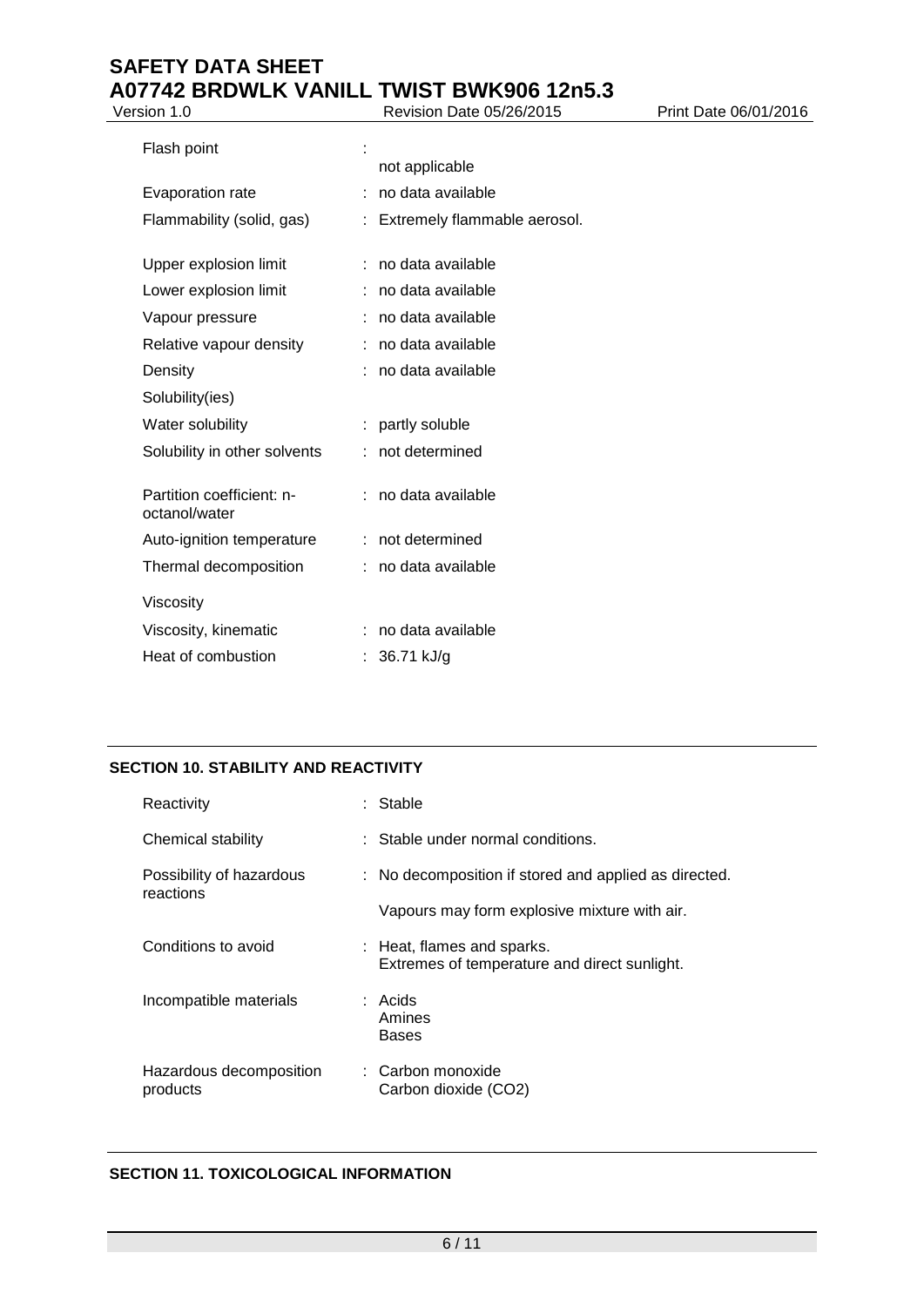#### **Acute toxicity**

| <b>Components:</b>                    |                                                |
|---------------------------------------|------------------------------------------------|
| acetone:<br>Acute oral toxicity       | : LD50 rat: 5,800 mg/kg                        |
| Acute inhalation toxicity             | : LC50 rat: 132 mg/l<br>Exposure time: 3 h     |
|                                       | LC50 rat: 50.1 mg/l                            |
| Acute dermal toxicity                 | : LD50 guinea pig: > 7,426 mg/kg               |
|                                       | LD50 rabbit: $> 7,426$ mg/kg                   |
| propane:<br>Acute inhalation toxicity | : LC50 mouse: 1,237 mg/l<br>Exposure time: 2 h |
|                                       | LC50 rat: 658 mg/l<br>Exposure time: 4 h       |

LC50 rat: 1,355 mg/l

### **Skin corrosion/irritation**

## **Product:**

Remarks: May cause skin irritation in susceptible persons.

## **Serious eye damage/eye irritation**

# **Product:**

Remarks: Severe eye irritation

## **Respiratory or skin sensitisation**

no data available

# **Germ cell mutagenicity**

no data available

# **Carcinogenicity**

no data available

#### **Reproductive toxicity**

no data available

#### **acetone: propane:**

## **STOT - single exposure**

no data available

## **STOT - repeated exposure**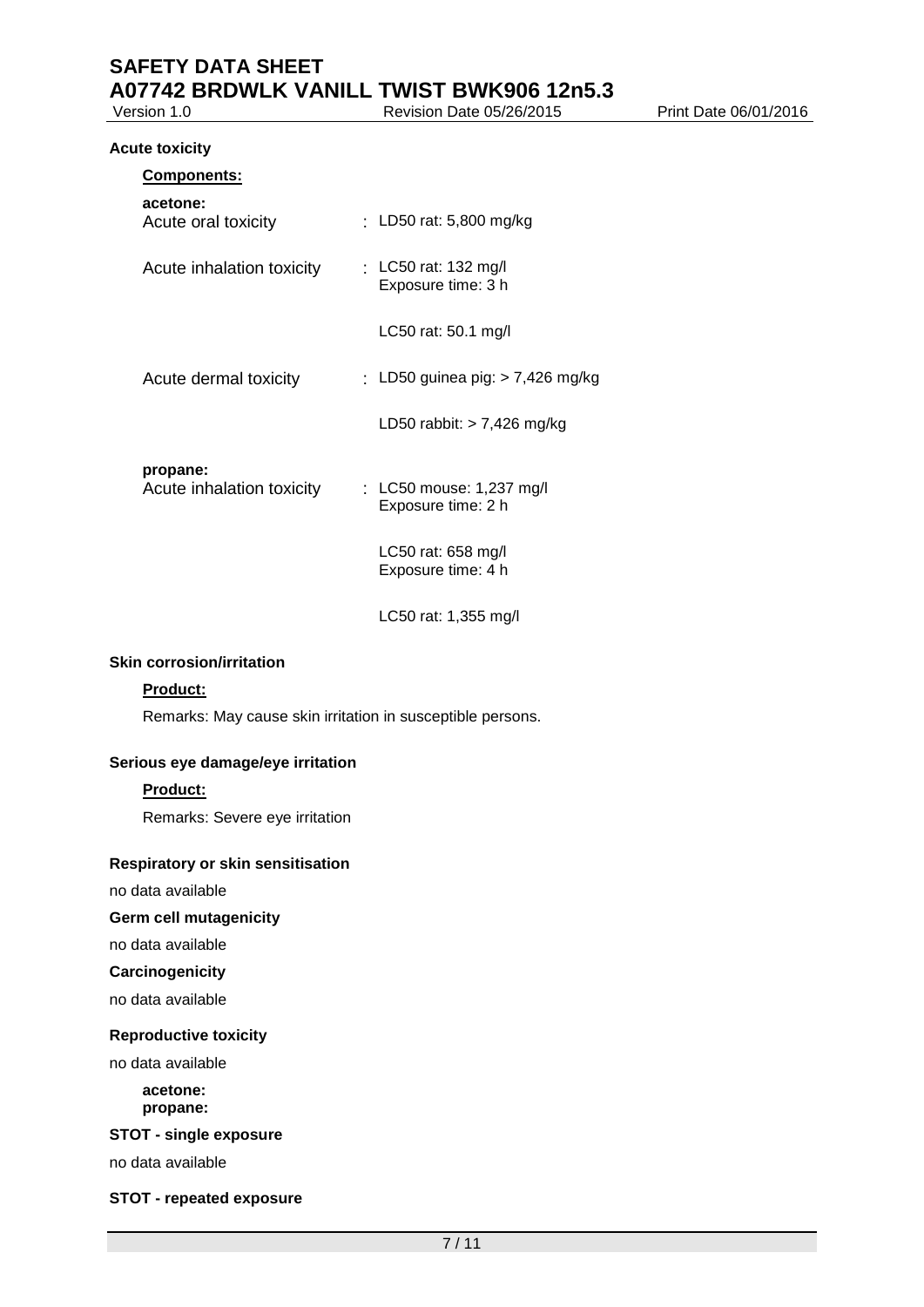#### no data available

#### **Aspiration toxicity**

no data available

### **Further information**

# **Product:**

Remarks: Symptoms of overexposure may be headache, dizziness, tiredness, nausea and vomiting., Concentrations substantially above the TLV value may cause narcotic effects., Solvents may degrease the skin.

### **SECTION 12. ECOLOGICAL INFORMATION**

### **Ecotoxicity**

no data available

## **Persistence and degradability**

no data available **Bioaccumulative potential**

## **Product:**

| Partition coefficient: n-<br>octanol/water | $\therefore$ Remarks: no data available                                                                                                                                          |
|--------------------------------------------|----------------------------------------------------------------------------------------------------------------------------------------------------------------------------------|
| <b>Mobility in soil</b>                    |                                                                                                                                                                                  |
| no data available                          |                                                                                                                                                                                  |
| Other adverse effects                      |                                                                                                                                                                                  |
| no data available<br><b>Product:</b>       |                                                                                                                                                                                  |
| Regulation                                 | 40 CFR Protection of Environment; Part 82 Protection of<br>Stratospheric Ozone - CAA Section 602 Class I<br>Substances                                                           |
| Remarks                                    | This product neither contains, nor was manufactured<br>with a Class I or Class II ODS as defined by the U.S.<br>Clean Air Act Section 602 (40 CFR 82, Subpt. A, App.A<br>$+$ B). |
| Additional ecological<br>information       | : no data available                                                                                                                                                              |

#### **SECTION 13. DISPOSAL CONSIDERATIONS**

**Disposal methods**

| Waste from residues | : Do not dispose of waste into sewer.<br>Do not contaminate ponds, waterways or ditches with |
|---------------------|----------------------------------------------------------------------------------------------|
|                     | chemical or used container.                                                                  |
|                     | Dispose of in accordance with local regulations.                                             |
|                     |                                                                                              |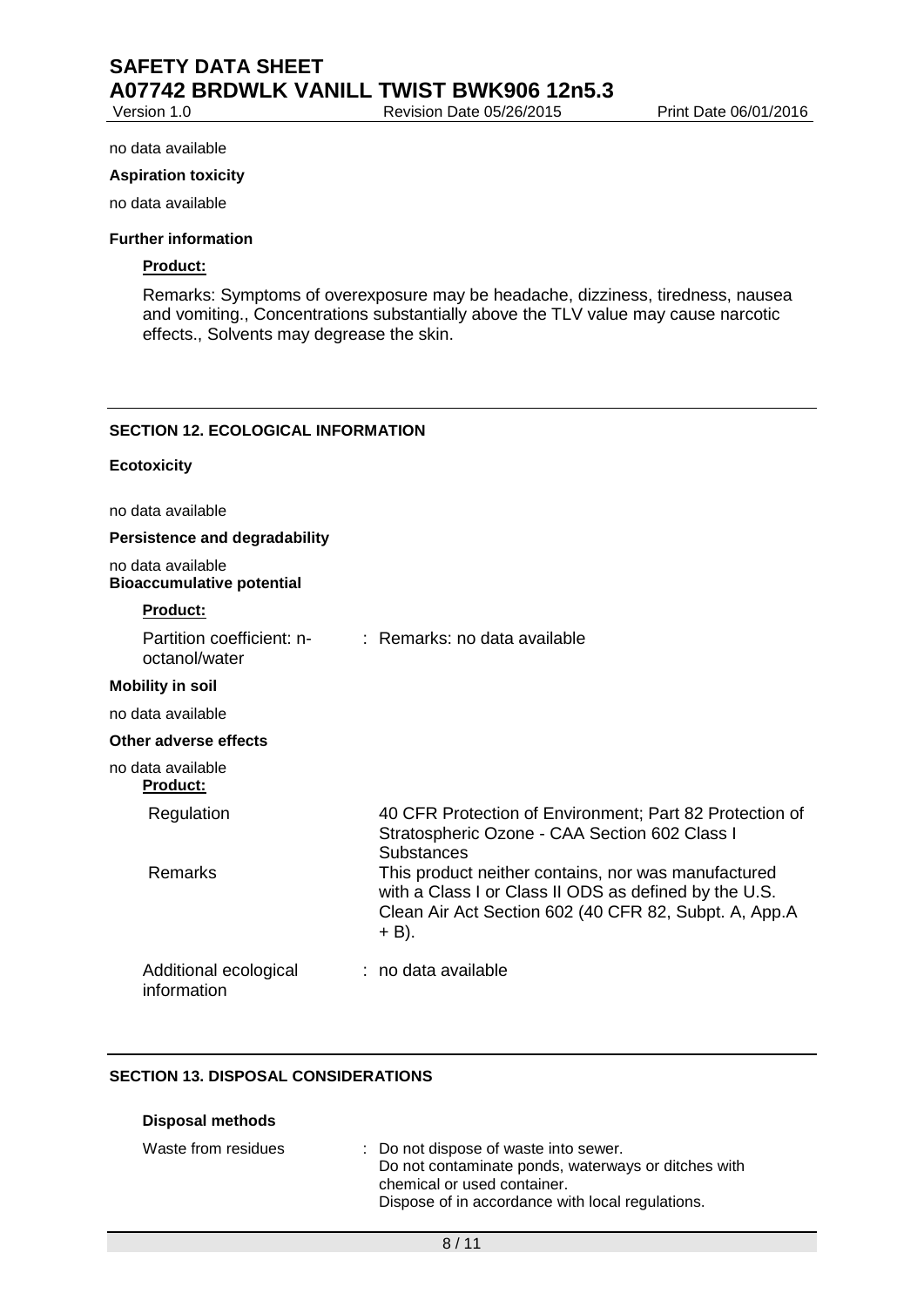Revision Date 05/26/2015 Print Date 06/01/2016 Contaminated packaging : Empty remaining contents.

Dispose of as unused product. Do not re-use empty containers. Do not burn, or use a cutting torch on, the empty drum.

# **SECTION 14. TRANSPORT INFORMATION**

Transportation Regulation: 49 CFR (USA): ORM-D, CONSUMER COMMODITY

Transportation Regulation: IMDG (Vessel): UN1950, AEROSOLS, FLAMMABLE, 2.1, - Limited quantity

Transportation Regulation: IATA (Cargo Air): UN1950, AEROSOLS, FLAMMABLE, 2.1, - Limited quantity

Transportation Regulation: IATA (Passenger Air): UN1950, AEROSOLS, FLAMMABLE, 2.1, - Limited quantity

Transportation Regulation: TDG (Canada): UN1950, AEROSOLS, FLAMMABLE, 2.1, - Limited quantity

# **SECTION 15. REGULATORY INFORMATION**

## **EPCRA - Emergency Planning and Community Right-to-Know Act**

## **CERCLA Reportable Quantity**

| Components | CAS-No. | (lbs) | Component RQ   Calculated product RQ<br>(lbs) |
|------------|---------|-------|-----------------------------------------------|
| acetone    | 67-64-1 | 5000  |                                               |

\*: Calculated RQ exceeds reasonably attainable upper limit.

## **SARA 304 Extremely Hazardous Substances Reportable Quantity**

This material does not contain any components with a section 304 EHS RQ.

| SARA 311/312 Hazards | $\therefore$ Fire Hazard<br>Sudden Release of Pressure Hazard<br>Acute Health Hazard                                                                                                                   |
|----------------------|--------------------------------------------------------------------------------------------------------------------------------------------------------------------------------------------------------|
| <b>SARA 302</b>      | : SARA 302: No chemicals in this material are subject to the<br>reporting requirements of SARA Title III, Section 302.                                                                                 |
| <b>SARA 313</b>      | : SARA 313: This material does not contain any chemical<br>components with known CAS numbers that exceed the<br>threshold (De Minimis) reporting levels established by SARA<br>Title III, Section 313. |
| California Prop 65   | This product does not contain any chemicals known to State of                                                                                                                                          |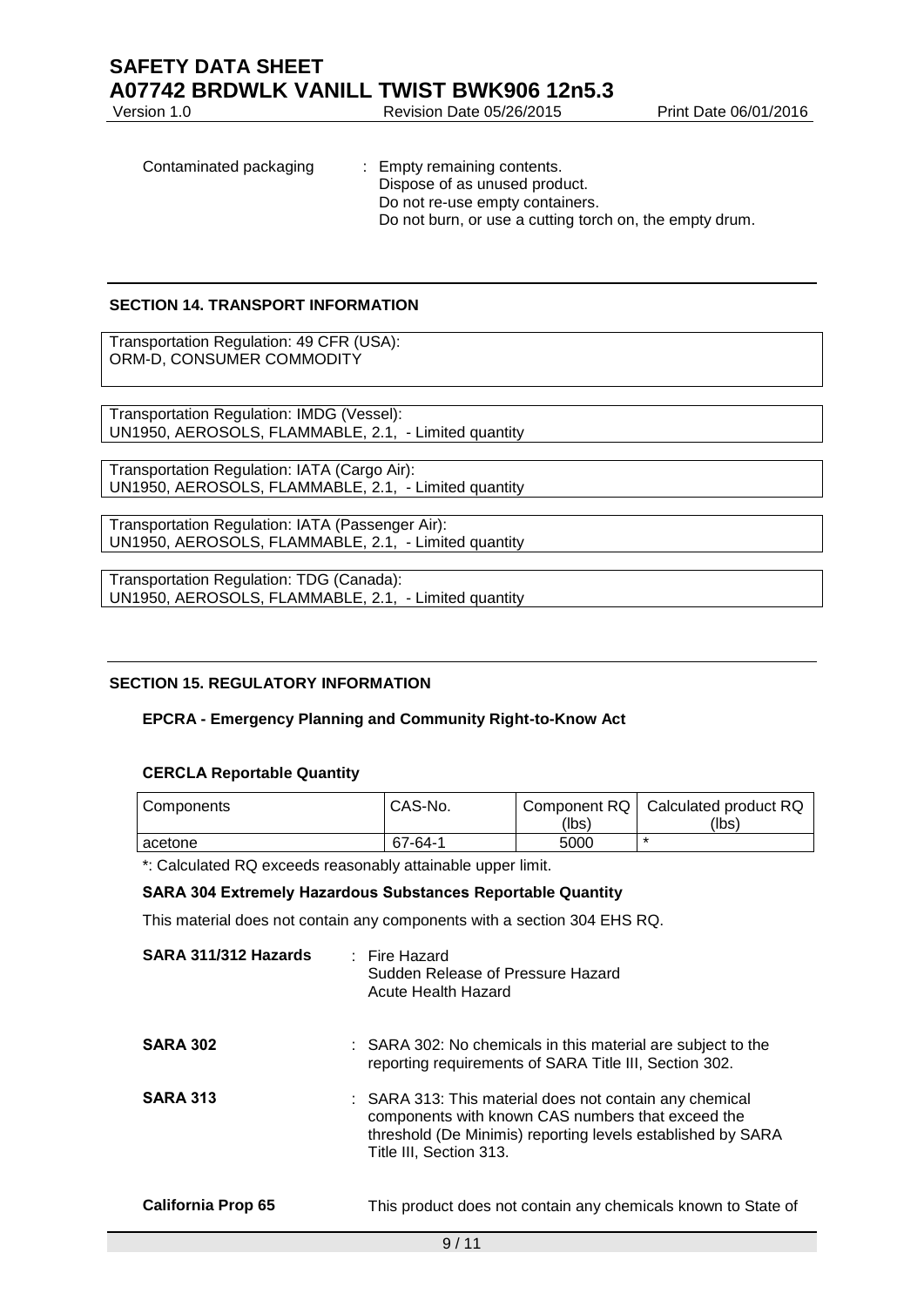Revision Date 05/26/2015 Print Date 06/01/2016

California to cause cancer, birth defects, or any other reproductive harm.

#### **The components of this product are reported in the following inventories:**

| On TSCA Inventory                                                   |
|---------------------------------------------------------------------|
| This product contains one or several components that are not on the |
| Canadian DSL nor NDSL.                                              |
| Not in compliance with the inventory                                |
| Not in compliance with the inventory                                |
| Not in compliance with the inventory                                |
| Not in compliance with the inventory                                |
|                                                                     |

## **Inventory Acronym and Validity Area Legend:**

AICS (Australia), DSL (Canada), IECSC (China), REACH (European Union), ENCS (Japan), ISHL (Japan), KECI (Korea), NZIoC (New Zealand), PICCS (Philippines), TSCA (USA)

### **SECTION 16. OTHER INFORMATION**



# OSHA GHS Label Information:

| Hazard pictograms        |                                                                                                                                                                                                                                                                                                                                                                                                                                                                                                                                                                                                                                                                                                                                                                                                                                                                                                              |
|--------------------------|--------------------------------------------------------------------------------------------------------------------------------------------------------------------------------------------------------------------------------------------------------------------------------------------------------------------------------------------------------------------------------------------------------------------------------------------------------------------------------------------------------------------------------------------------------------------------------------------------------------------------------------------------------------------------------------------------------------------------------------------------------------------------------------------------------------------------------------------------------------------------------------------------------------|
| Signal word              | Danger:                                                                                                                                                                                                                                                                                                                                                                                                                                                                                                                                                                                                                                                                                                                                                                                                                                                                                                      |
| <b>Hazard statements</b> | Extremely flammable aerosol. Contains gas under pressure; may explode if heated.<br>Causes serious eye irritation. May cause drowsiness or dizziness.                                                                                                                                                                                                                                                                                                                                                                                                                                                                                                                                                                                                                                                                                                                                                        |
| Precautionary statements | <b>Prevention:</b> Keep away from heat, hot surfaces, sparks, open flames and other ignition<br>sources. No smoking. Do not spray on an open flame or other ignition source.<br>Pressurized container: Do not pierce or burn, even after use. Avoid breathing dust/<br>fume/gas/mist/vapours/spray. Wash skin thoroughly after handling. Use only<br>outdoors or in a well-ventilated area. Wear eye protection/face protection.<br>Response: IF INHALED: Remove victim to fresh air and keep at rest in a position<br>comfortable for breathing. Call a POISON CENTER or doctor/ physician if you feel<br>unwell. IF IN EYES: Rinse cautiously with water for several minutes. Remove contact<br>lenses, if present and easy to do. Continue rinsing. If eye irritation persists: Get medical<br>advice/attention.<br><b>Storage:</b> Store locked up. Protect from sunlight. Do not expose to temperatures |
|                          | exceeding 50 °C/ 122 °F. Store in a well-ventilated place.                                                                                                                                                                                                                                                                                                                                                                                                                                                                                                                                                                                                                                                                                                                                                                                                                                                   |